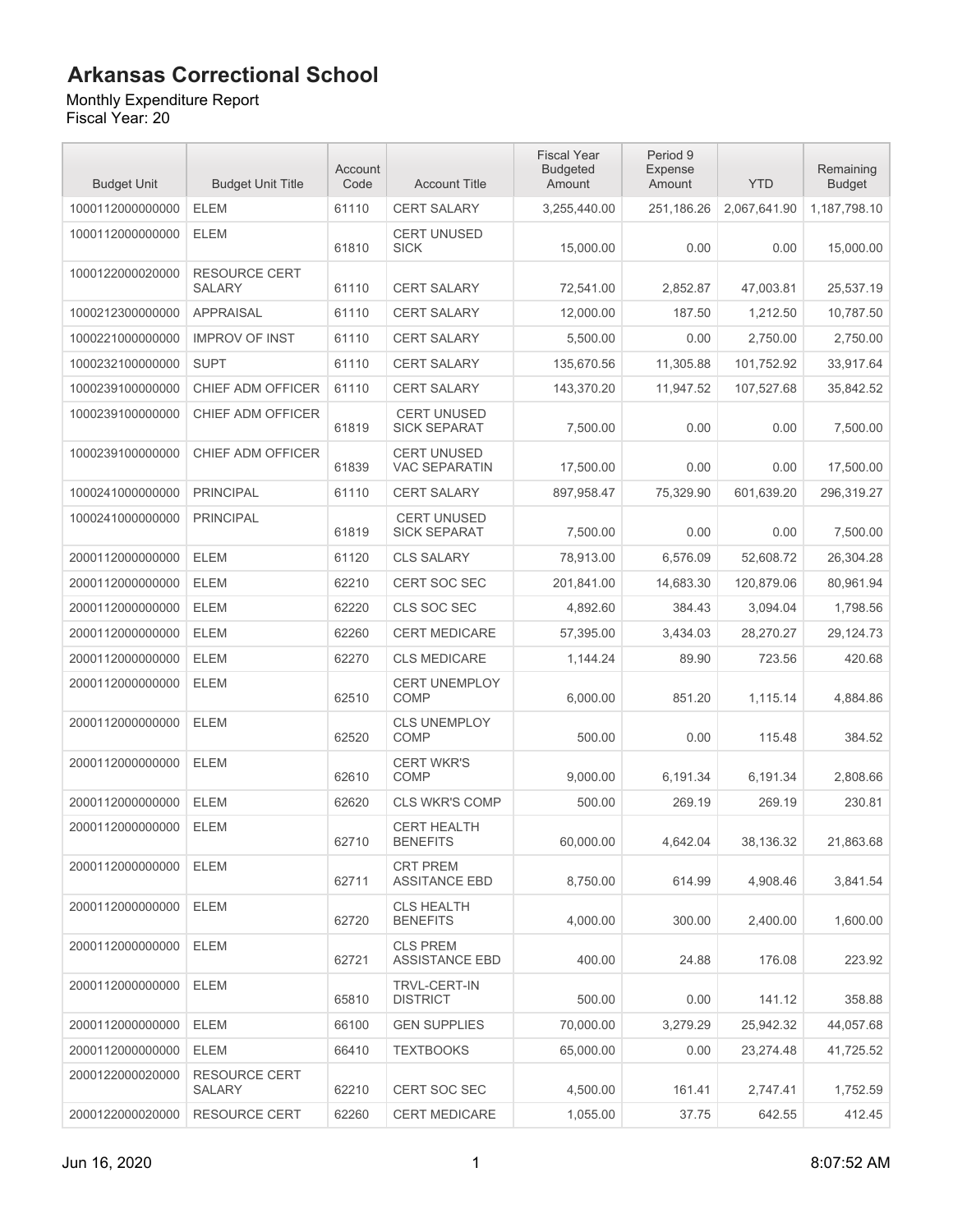#### Monthly Expenditure Report

| <b>Budget Unit</b> | <b>Budget Unit Title</b>              | Account<br>Code | <b>Account Title</b>                          | <b>Fiscal Year</b><br><b>Budgeted</b><br>Amount | Period 9<br>Expense<br>Amount | <b>YTD</b> | Remaining<br><b>Budget</b> |
|--------------------|---------------------------------------|-----------------|-----------------------------------------------|-------------------------------------------------|-------------------------------|------------|----------------------------|
|                    | <b>SALARY</b>                         |                 |                                               |                                                 |                               |            |                            |
| 2000122000020000   | <b>RESOURCE CERT</b><br><b>SALARY</b> | 62510           | <b>CERT UNEMPLOY</b><br><b>COMP</b>           | 400.00                                          | 0.00                          | 0.00       | 400.00                     |
| 2000122000020000   | <b>RESOURCE CERT</b><br><b>SALARY</b> | 62610           | <b>CERT WKR'S</b><br><b>COMP</b>              | 300.00                                          | 89.73                         | 89.73      | 210.27                     |
| 2000122000020000   | <b>RESOURCE CERT</b><br>SALARY        | 62710           | <b>CERT HEALTH</b><br><b>BENEFITS</b>         | 2,000.00                                        | 50.00                         | 900.00     | 1,100.00                   |
| 2000122000020000   | <b>RESOURCE CERT</b><br><b>SALARY</b> | 62711           | <b>CRT PREM</b><br><b>ASSITANCE EBD</b>       | 500.00                                          | 2.23                          | 49.74      | 450.26                     |
| 2000122000020000   | <b>RESOURCE CERT</b><br><b>SALARY</b> | 63230           | PROF-ED-<br><b>CONSULTING</b>                 | 4,000.00                                        | 0.00                          | 0.00       | 4,000.00                   |
| 2000122000020000   | <b>RESOURCE CERT</b><br><b>SALARY</b> | 65810           | <b>TRVL-CERT-IN</b><br><b>DISTRICT</b>        | 300.00                                          | 0.00                          | 0.00       | 300.00                     |
| 2000122000020000   | <b>RESOURCE CERT</b><br><b>SALARY</b> | 66100           | <b>GEN SUPPLIES</b>                           | 1,000.00                                        | 0.00                          | 0.00       | 1,000.00                   |
| 2000122000020000   | RESOURCE CERT<br><b>SALARY</b>        | 66510           | <b>SOFTWARE</b><br><b>SUPPLIES</b>            | 1,000.00                                        | 0.00                          | 0.00       | 1,000.00                   |
| 2000212300000000   | <b>APPRAISAL</b>                      | 61120           | <b>CLS SALARY</b>                             | 10,000.00                                       | 675.00                        | 1,962.50   | 8,037.50                   |
| 2000212300000000   | <b>APPRAISAL</b>                      | 62210           | <b>CERT SOC SEC</b>                           | 800.00                                          | 11.63                         | 75.19      | 724.81                     |
| 2000212300000000   | <b>APPRAISAL</b>                      | 62220           | CLS SOC SEC                                   | 650.00                                          | 41.85                         | 121.68     | 528.32                     |
| 2000212300000000   | <b>APPRAISAL</b>                      | 62260           | <b>CERT MEDICARE</b>                          | 200.00                                          | 2.72                          | 17.59      | 182.41                     |
| 2000212300000000   | <b>APPRAISAL</b>                      | 62270           | <b>CLS MEDICARE</b>                           | 200.00                                          | 9.79                          | 28.46      | 171.54                     |
| 2000212300000000   | <b>APPRAISAL</b>                      | 62510           | <b>CERT UNEMPLOY</b><br>COMP                  | 120.00                                          | 0.00                          | 27.76      | 92.24                      |
| 2000212300000000   | <b>APPRAISAL</b>                      | 62520           | <b>CLS UNEMPLOY</b><br><b>COMP</b>            | 120.00                                          | 0.00                          | 0.00       | 120.00                     |
| 2000212300000000   | <b>APPRAISAL</b>                      | 62610           | <b>CERT WKR'S</b><br><b>COMP</b>              | 250.00                                          | 44.87                         | 44.87      | 205.13                     |
| 2000212300000000   | <b>APPRAISAL</b>                      | 62620           | <b>CLS WKR'S COMP</b>                         | 250.00                                          | 89.73                         | 89.73      | 160.27                     |
| 2000212300000000   | <b>APPRAISAL</b>                      | 63210           | <b>INSTRUCT SVS</b><br><b>PROF &amp; TECH</b> | 175.000.00                                      | 12,718.00                     | 83,928.00  | 91,072.00                  |
| 2000212300000000   | <b>APPRAISAL</b>                      | 66100           | <b>GEN SUPPLIES</b>                           | 100.000.00                                      | 0.00                          | 24,520.00  | 75,480.00                  |
| 2000221000000000   | <b>IMPR OF</b><br><b>INSTRUCTION</b>  | 62210           | <b>CERT SOC SEC</b>                           | 400.00                                          | 0.00                          | 170.50     | 229.50                     |
| 2000221000000000   | <b>IMPR OF</b><br><b>INSTRUCTION</b>  | 62260           | <b>CERT MEDICARE</b>                          | 200.00                                          | 0.00                          | 39.93      | 160.07                     |
| 2000221300000000   | <b>INSTR STAFF TRNG</b>               | 63310           | <b>INSTR STAFF</b><br><b>TRNG CERT</b>        | 40,000.00                                       | 500.01                        | 10,827.12  | 29,172.88                  |
| 2000221300000000   | <b>INSTR STAFF TRNG</b>               | 63320           | <b>CLASSIFIED</b>                             | 3,000.00                                        | 0.00                          | 375.00     | 2,625.00                   |
| 2000221300000000   | <b>INSTR STAFF TRNG</b>               | 65810           | <b>TRVL-CERT-IN</b><br><b>DISTRICT</b>        | 1.000.00                                        | 0.00                          | 1,981.74   | $-981.74$                  |
| 2000221300000000   | <b>INSTR STAFF TRNG</b>               | 65850           | TRVL CERT OUT<br><b>STATE</b>                 | 0.00                                            | 0.00                          | 3,563.66   | $-3,563.66$                |
| 2000221300000000   | <b>INSTR STAFF TRNG</b>               | 65880           | <b>MEALS</b>                                  | 7,000.00                                        | 150.00                        | 1,909.00   | 5,091.00                   |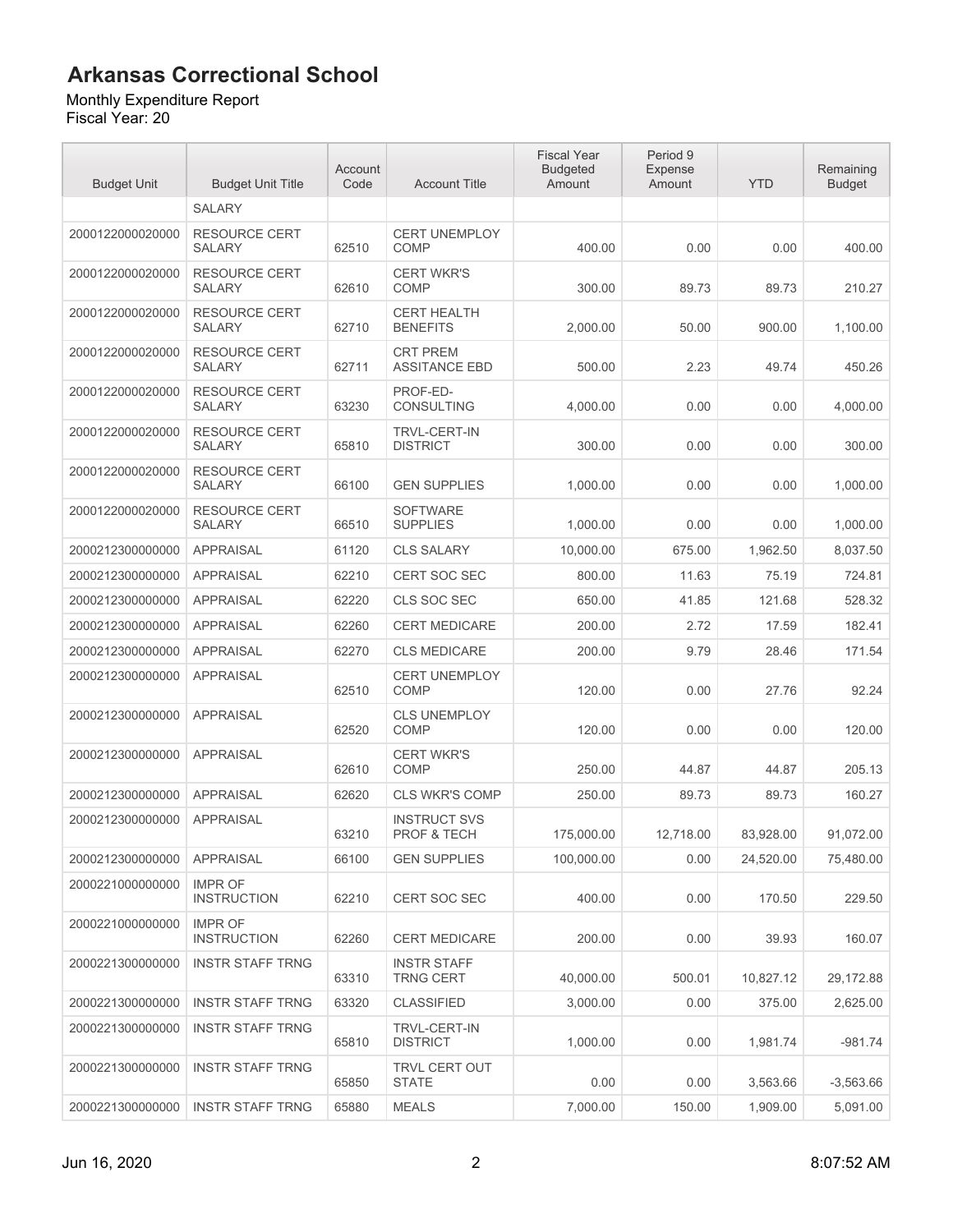#### Monthly Expenditure Report

| <b>Budget Unit</b> | <b>Budget Unit Title</b> | Account<br>Code | <b>Account Title</b>                         | <b>Fiscal Year</b><br><b>Budgeted</b><br>Amount | Period 9<br>Expense<br>Amount | <b>YTD</b> | Remaining<br><b>Budget</b> |
|--------------------|--------------------------|-----------------|----------------------------------------------|-------------------------------------------------|-------------------------------|------------|----------------------------|
| 2000221300000000   | <b>INSTR STAFF TRNG</b>  | 65890           | <b>LODGING</b>                               | 18,000.00                                       | 755.72                        | 10,871.17  | 7,128.83                   |
| 2000223000000000   | <b>INSTR TECHN</b>       | 63550           | <b>SOFTWARE</b><br><b>LICENSE</b>            | 0.00                                            | 0.00                          | 825.01     | $-825.01$                  |
| 2000223000000000   | <b>INSTR TECHN</b>       | 63900           | OTHER PURC<br><b>PROF/TECH SVS</b>           | 45,000.00                                       | 0.00                          | 3,114.00   | 41,886.00                  |
| 2000223000000000   | <b>INSTR TECHN</b>       | 64320           | <b>TECH REPAIRS &amp;</b><br><b>MAIN</b>     | 5,000.00                                        | 0.00                          | 0.00       | 5,000.00                   |
| 2000223000000000   | <b>INSTR TECHN</b>       | 66500           | <b>TECHN SUPPLIES</b>                        | 15,000.00                                       | 0.00                          | 1,759.72   | 13,240.28                  |
| 2000223000000000   | <b>INSTR TECHN</b>       | 66510           | <b>SOFTWARE</b><br><b>SUPPLIES</b>           | 108,000.00                                      | 0.00                          | 88,126.44  | 19,873.56                  |
| 2000223000000000   | <b>INSTR TECHN</b>       | 66527           | <b>LOW VALUE</b><br><b>EQUIPMENT</b>         | 30,000.00                                       | 0.00                          | 0.00       | 30,000.00                  |
| 2000223000000000   | <b>INSTR TECHN</b>       | 67390           | <b>OTHER</b><br><b>EQUIPMENT</b>             | 30,000.00                                       | 0.00                          | 7,695.60   | 22,304.40                  |
| 2000232100000000   | <b>SUPT</b>              | 61120           | <b>CLS SALARY</b>                            | 53,821.00                                       | 4,485.08                      | 40,365.72  | 13,455.28                  |
| 2000232100000000   | <b>SUPT</b>              | 62210           | CERT SOC SEC                                 | 8,239.80                                        | 687.91                        | 6,191.19   | 2.048.61                   |
| 2000232100000000   | <b>SUPT</b>              | 62220           | CLS SOC SEC                                  | 3,336.90                                        | 235.52                        | 2,114.24   | 1.222.66                   |
| 2000232100000000   | <b>SUPT</b>              | 62260           | <b>CERT MEDICARE</b>                         | 1,967.22                                        | 160.88                        | 1,447.92   | 519.30                     |
| 2000232100000000   | <b>SUPT</b>              | 62270           | <b>CLS MEDICARE</b>                          | 780.40                                          | 55.08                         | 494.46     | 285.94                     |
| 2000232100000000   | <b>SUPT</b>              | 62510           | <b>CERT UNEMPLOY</b><br>COMP                 | 200.00                                          | 0.00                          | 0.00       | 200.00                     |
| 2000232100000000   | <b>SUPT</b>              | 62520           | <b>CLS UNEMPLOY</b><br>COMP                  | 200.00                                          | 0.00                          | 0.00       | 200.00                     |
| 2000232100000000   | <b>SUPT</b>              | 62610           | <b>CERT WKR'S</b><br><b>COMP</b>             | 300.00                                          | 134.60                        | 134.60     | 165.40                     |
| 2000232100000000   | <b>SUPT</b>              | 62620           | <b>CLS WKR'S COMP</b>                        | 200.00                                          | 89.73                         | 89.73      | 110.27                     |
| 2000232100000000   | <b>SUPT</b>              | 62710           | <b>CERT HEALTH</b><br><b>BENEFITS</b>        | 1,200.00                                        | 100.00                        | 900.00     | 300.00                     |
| 2000232100000000   | <b>SUPT</b>              | 62711           | <b>CRT PREM</b><br><b>ASSITANCE EBD</b>      | 200.00                                          | 25.86                         | 193.78     | 6.22                       |
| 2000232100000000   | <b>SUPT</b>              | 62720           | <b>CLS HEALTH</b><br><b>BENEFITS</b>         | 1,200.00                                        | 100.00                        | 900.00     | 300.00                     |
| 2000232100000000   | <b>SUPT</b>              | 62721           | <b>CLS PREM</b><br><b>ASSISTANCE EBD</b>     | 260.00                                          | 0.00                          | 39.52      | 220.48                     |
| 2000232100000000   | <b>SUPT</b>              | 63441           | LEGAL-LIT                                    | 3,000.00                                        | 0.00                          | 0.00       | 3,000.00                   |
| 2000232100000000   | <b>SUPT</b>              | 63445           | LEGAL-RES&OPIN                               | 3,000.00                                        | 0.00                          | 1,786.50   | 1,213.50                   |
| 2000232100000000   | <b>SUPT</b>              | 63900           | OTHER PURC<br><b>PROF/TECH SVS</b>           | 75,000.00                                       | 0.00                          | 3,245.00   | 71,755.00                  |
| 2000232100000000   | <b>SUPT</b>              | 64420           | <b>RENTAL EQUIP &amp;</b><br><b>VEHICLES</b> | 4.000.00                                        | 0.00                          | 1,355.20   | 2,644.80                   |
| 2000232100000000   | <b>SUPT</b>              | 65210           | <b>PROPERTY</b><br><b>INSURANCE</b>          | 5,000.00                                        | 0.00                          | 4,133.17   | 866.83                     |
| 2000232100000000   | <b>SUPT</b>              | 65240           | FLEET<br><b>INSURANCE</b>                    | 15,000.00                                       | $-244.61$                     | 14,477.39  | 522.61                     |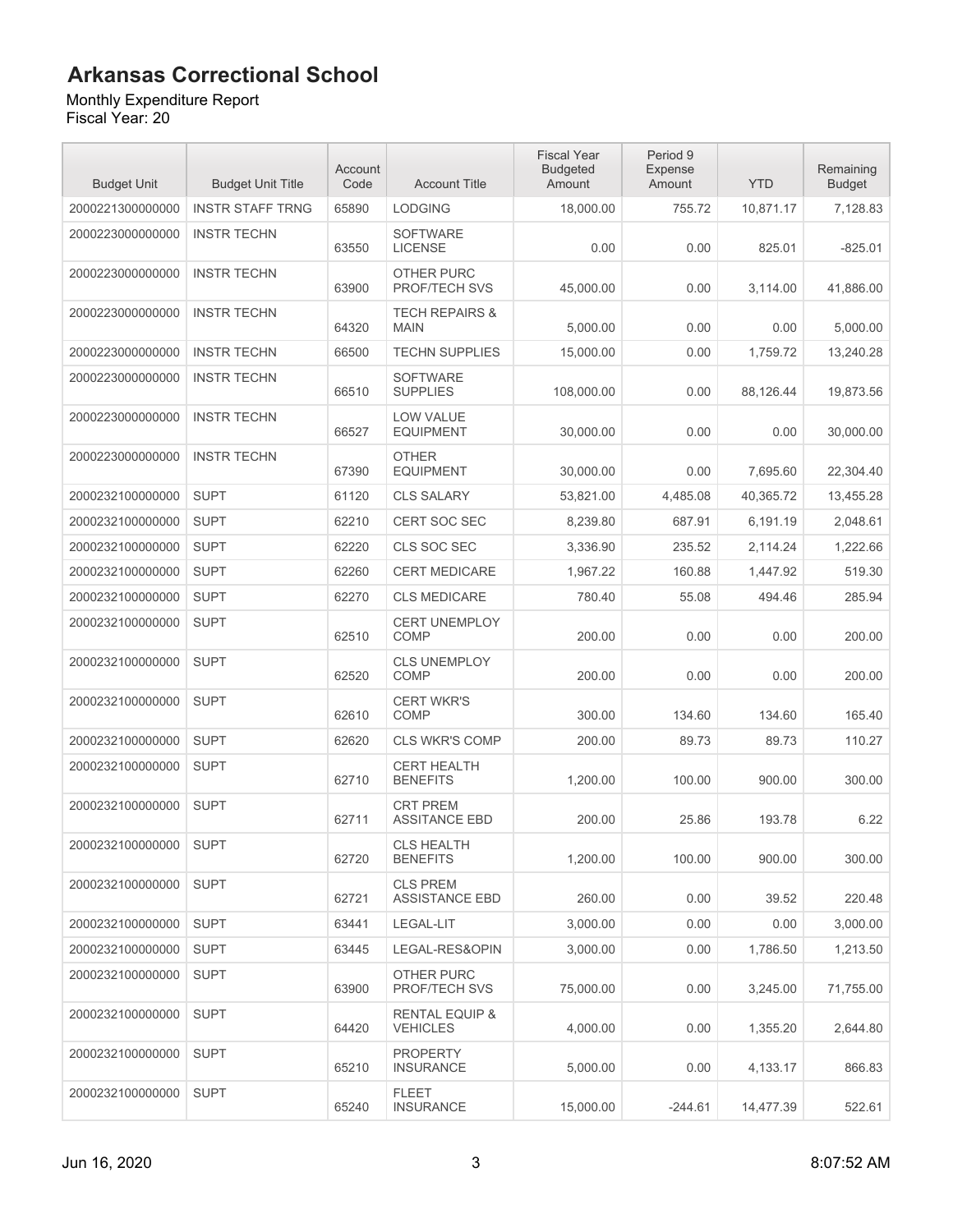Monthly Expenditure Report Fiscal Year: 20

| <b>Budget Unit</b> | <b>Budget Unit Title</b> | Account<br>Code | <b>Account Title</b>                    | <b>Fiscal Year</b><br><b>Budgeted</b><br>Amount | Period 9<br>Expense<br>Amount | <b>YTD</b> | Remaining<br><b>Budget</b> |
|--------------------|--------------------------|-----------------|-----------------------------------------|-------------------------------------------------|-------------------------------|------------|----------------------------|
| 2000232100000000   | <b>SUPT</b>              | 65290           | <b>OTHER</b><br><b>INSURANCE</b>        | 500.00                                          | 0.00                          | 275.00     | 225.00                     |
| 2000232100000000   | <b>SUPT</b>              | 65310           | <b>TELEPHONE</b>                        | 25,000.00                                       | 546.34                        | 4,771.58   | 20,228.42                  |
| 2000232100000000   | <b>SUPT</b>              | 65311           | <b>EMAIL PYMNT</b>                      | 12,000.00                                       | 1,344.00                      | 9,645.83   | 2,354.17                   |
| 2000232100000000   | <b>SUPT</b>              | 65320           | <b>POSTAGE</b>                          | 1,500.00                                        | 7.10                          | 200.25     | 1,299.75                   |
| 2000232100000000   | <b>SUPT</b>              | 65400           | <b>ADVERTISING</b>                      | 1.500.00                                        | 673.45                        | 673.45     | 826.55                     |
| 2000232100000000   | <b>SUPT</b>              | 65500           | <b>PRINTING &amp;</b><br><b>BINDING</b> | 2,000.00                                        | 0.00                          | 0.00       | 2,000.00                   |
| 2000232100000000   | <b>SUPT</b>              | 65810           | TRVL-CERT-IN<br><b>DISTRICT</b>         | 1,000.00                                        | 0.00                          | 0.00       | 1,000.00                   |
| 2000232100000000   | <b>SUPT</b>              | 65880           | <b>MEALS</b>                            | 500.00                                          | 0.00                          | 74.00      | 426.00                     |
| 2000232100000000   | <b>SUPT</b>              | 65890           | <b>LODGING</b>                          | 600.00                                          | 0.00                          | 130.53     | 469.47                     |
| 2000232100000000   | <b>SUPT</b>              | 66100           | <b>GEN SUPPLIES</b>                     | 5,000.00                                        | 744.02                        | 3,861.47   | 1,138.53                   |
| 2000232100000000   | <b>SUPT</b>              | 66220           | <b>ELECTRICITY</b>                      | 15,000.00                                       | 1,061.35                      | 8,043.95   | 6,956.05                   |
| 2000232100000000   | <b>SUPT</b>              | 66430           | <b>PERIODICALS</b>                      | 500.00                                          | 0.00                          | 0.00       | 500.00                     |
| 2000232100000000   | <b>SUPT</b>              | 67390           | <b>OTHER</b><br><b>EQUIPMENT</b>        | 0.00                                            | 0.00                          | 4,309.11   | $-4,309.11$                |
| 2000232100000000   | <b>SUPT</b>              | 68100           | <b>DUES AND FEES</b>                    | 1,000.00                                        | 140.00                        | 859.50     | 140.50                     |
| 2000232100000000   | <b>SUPT</b>              | 68900           | <b>MISC</b><br><b>EXPENDITURES</b>      | 0.00                                            | 0.00                          | 205.00     | $-205.00$                  |
| 2000239100000000   | CHIEF ADM OFFI           | 62210           | <b>CERT SOC SEC</b>                     | 8,239.80                                        | 737.74                        | 6,129.06   | 2,110.74                   |
| 2000239100000000   | CHIEF ADM OFFI           | 62260           | CERT MEDICARE                           | 2,078.87                                        | 172.54                        | 1,552.86   | 526.01                     |
| 2000239100000000   | CHIEF ADM OFFI           | 62510           | <b>CERT UNEMPLOY</b><br><b>COMP</b>     | 200.00                                          | 0.00                          | 0.00       | 200.00                     |
| 2000239100000000   | CHIEF ADM OFFI           | 62610           | <b>CERT WKR'S</b><br>COMP               | 300.00                                          | 134.60                        | 134.60     | 165.40                     |
| 2000239100000000   | CHIEF ADM OFFI           | 65810           | <b>TRVL-CERT-IN</b><br><b>DISTRICT</b>  | 1,000.00                                        | 0.00                          | 0.00       | 1.000.00                   |
| 2000239100000000   | CHIEF ADM OFFI           | 65880           | <b>MEALS</b>                            | 500.00                                          | 0.00                          | 152.00     | 348.00                     |
| 2000239100000000   | CHIEF ADM OFFI           | 65890           | <b>LODGING</b>                          | 600.00                                          | 0.00                          | 548.87     | 51.13                      |
| 2000239100000000   | CHIEF ADM OFFI           | 66100           | <b>GEN SUPPLIES</b>                     | 3,000.00                                        | 0.00                          | 505.96     | 2,494.04                   |
| 2000239100000000   | CHIEF ADM OFFI           | 68100           | <b>DUES AND FEES</b>                    | 500.00                                          | 0.00                          | 0.00       | 500.00                     |
| 2000241000000000   | <b>PRINCIPAL</b>         | 61120           | <b>CLS SALARY</b>                       | 50,171.00                                       | 4,180.92                      | 37,628.28  | 12,542.72                  |
| 2000241000000000   | <b>PRINCIPAL</b>         | 62210           | CERT SOC SEC                            | 55,673.43                                       | 4,363.59                      | 34,861.71  | 20,811.72                  |
| 2000241000000000   | <b>PRINCIPAL</b>         | 62220           | CLS SOC SEC                             | 3,110.60                                        | 233.00                        | 2,102.16   | 1,008.44                   |
| 2000241000000000   | <b>PRINCIPAL</b>         | 62260           | <b>CERT MEDICARE</b>                    | 15,000.00                                       | 1,020.52                      | 8,153.17   | 6,846.83                   |
| 2000241000000000   | <b>PRINCIPAL</b>         | 62270           | <b>CLS MEDICARE</b>                     | 1.200.00                                        | 54.49                         | 491.63     | 708.37                     |
| 2000241000000000   | <b>PRINCIPAL</b>         | 62510           | <b>CERT UNEMPLOY</b><br>COMP            | 1,000.00                                        | 0.00                          | 20.00      | 980.00                     |
| 2000241000000000   | <b>PRINCIPAL</b>         | 62520           | <b>CLS UNEMPLOY</b><br>COMP             | 200.00                                          | 0.00                          | 0.00       | 200.00                     |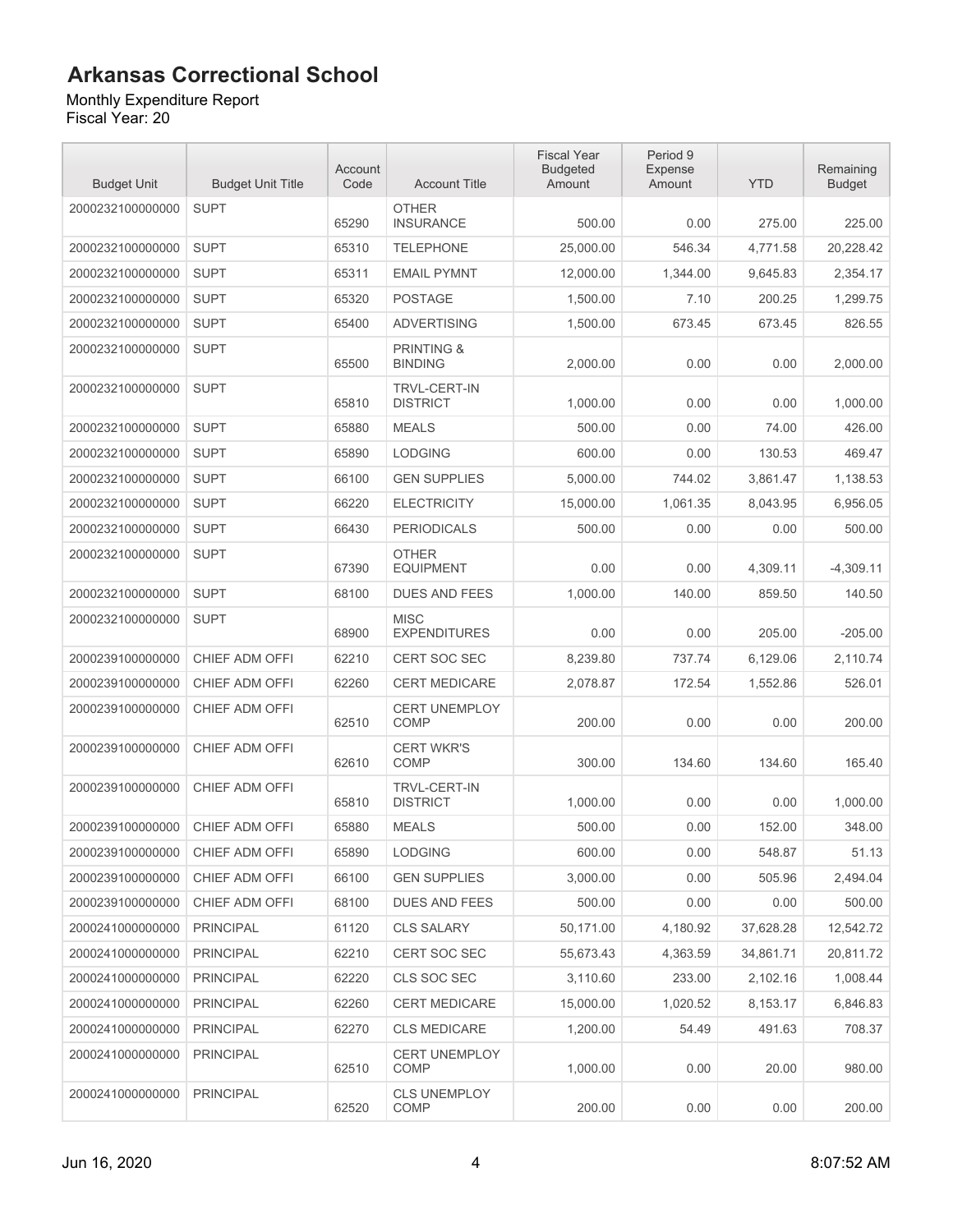#### Monthly Expenditure Report

| <b>Budget Unit</b> | <b>Budget Unit Title</b>                             | Account<br>Code | <b>Account Title</b>                              | <b>Fiscal Year</b><br><b>Budgeted</b><br>Amount | Period 9<br><b>Expense</b><br>Amount | <b>YTD</b>  | Remaining<br><b>Budget</b> |
|--------------------|------------------------------------------------------|-----------------|---------------------------------------------------|-------------------------------------------------|--------------------------------------|-------------|----------------------------|
| 2000241000000000   | <b>PRINCIPAL</b>                                     | 62610           | <b>CERT WKR'S</b><br><b>COMP</b>                  | 2,000.00                                        | 1,031.90                             | 1,031.90    | 968.10                     |
| 2000241000000000   | <b>PRINCIPAL</b>                                     | 62620           | <b>CLS WKR'S COMP</b>                             | 300.00                                          | 179.46                               | 179.46      | 120.54                     |
| 2000241000000000   | <b>PRINCIPAL</b>                                     | 62710           | <b>CERT HEALTH</b><br><b>BENEFITS</b>             | 15,000.00                                       | 1,046.02                             | 8,368.16    | 6,631.84                   |
| 2000241000000000   | <b>PRINCIPAL</b>                                     | 62711           | <b>CRT PREM</b><br><b>ASSITANCE EBD</b>           | 2,600.00                                        | 198.27                               | 1,578.52    | 1,021.48                   |
| 2000241000000000   | <b>PRINCIPAL</b>                                     | 62720           | <b>CLS HEALTH</b><br><b>BENEFITS</b>              | 1,000.00                                        | 0.00                                 | 0.00        | 1,000.00                   |
| 2000241000000000   | <b>PRINCIPAL</b>                                     | 62721           | <b>CLS PREM</b><br><b>ASSISTANCE EBD</b>          | 200.00                                          | 0.00                                 | 0.00        | 200.00                     |
| 2000241000000000   | <b>PRINCIPAL</b>                                     | 64420           | <b>RENTAL EQUIP &amp;</b><br><b>VEHICLES</b>      | 20,000.00                                       | 1,219.59                             | 12,994.71   | 7,005.29                   |
| 2000241000000000   | <b>PRINCIPAL</b>                                     | 65810           | <b>TRVL-CERT-IN</b><br><b>DISTRICT</b>            | 1,000.00                                        | 0.00                                 | 0.00        | 1,000.00                   |
| 2000241000000000   | <b>PRINCIPAL</b>                                     | 65880           | <b>MEALS</b>                                      | 500.00                                          | 0.00                                 | 0.00        | 500.00                     |
| 2000241000000000   | <b>PRINCIPAL</b>                                     | 65890           | <b>LODGING</b>                                    | 500.00                                          | 0.00                                 | 0.00        | 500.00                     |
| 2000241000000000   | <b>PRINCIPAL</b>                                     | 66100           | <b>GEN SUPPLIES</b>                               | 11.000.00                                       | 0.00                                 | 0.00        | 11,000.00                  |
| 2000241000000000   | <b>PRINCIPAL</b>                                     | 66110           | <b>COPIER</b><br><b>OVERAGES</b>                  | 500.00                                          | 0.00                                 | 81.62       | 418.38                     |
| 2000250100000000   | <b>BUSINESS SER</b>                                  | 61120           | <b>CLS SALARY</b>                                 | 190,565.53                                      | 14,473.62                            | 147, 144.59 | 43,420.94                  |
| 2000250100000000   | <b>BUSINESS SER</b>                                  | 61849           | <b>CLS UNUSED VAC</b><br><b>SEPARATING</b>        | 17,000.00                                       | 0.00                                 | 16,117.37   | 882.63                     |
| 2000250100000000   | <b>BUSINESS SER</b>                                  | 62220           | CLS SOC SEC                                       | 11,815.06                                       | 850.28                               | 9,678.00    | 2,137.06                   |
| 2000250100000000   | <b>BUSINESS SER</b>                                  | 62270           | <b>CLS MEDICARE</b>                               | 2,763.20                                        | 198.86                               | 2,263.43    | 499.77                     |
| 2000250100000000   | <b>BUSINESS SER</b>                                  | 62520           | <b>CLS UNEMPLOY</b><br>COMP                       | 400.00                                          | 0.00                                 | 0.00        | 400.00                     |
| 2000250100000000   | <b>BUSINESS SER</b>                                  | 62620           | <b>CLS WKR'S COMP</b>                             | 500.00                                          | 224.33                               | 224.33      | 275.67                     |
| 2000250100000000   | <b>BUSINESS SER</b>                                  | 62711           | <b>CRT PREM</b><br><b>ASSITANCE EBD</b>           | 233.76                                          | 0.00                                 | 58.44       | 175.32                     |
| 2000250100000000   | <b>BUSINESS SER</b>                                  | 62720           | <b>CLS HEALTH</b><br><b>BENEFITS</b>              | 3,000.00                                        | 200.00                               | 1,900.00    | 1,100.00                   |
| 2000250100000000   | <b>BUSINESS SER</b>                                  | 62721           | <b>CLS PREM</b><br><b>ASSISTANCE EBD</b>          | 500.00                                          | 25.86                                | 187.06      | 312.94                     |
| 2000250100000000   | <b>BUSINESS SER</b>                                  | 65820           | TRVL-CLS IN<br><b>DISTRICT</b>                    | 500.00                                          | 0.00                                 | 0.00        | 500.00                     |
| 2000250100000000   | <b>BUSINESS SER</b>                                  | 65880           | <b>MEALS</b>                                      | 500.00                                          | 0.00                                 | 0.00        | 500.00                     |
| 2000250100000000   | <b>BUSINESS SER</b>                                  | 65890           | <b>LODGING</b>                                    | 500.00                                          | 0.00                                 | 0.00        | 500.00                     |
| 2000250100000000   | <b>BUSINESS SER</b>                                  | 66100           | <b>GEN SUPPLIES</b>                               | 2,000.00                                        | 0.00                                 | 267.58      | 1,732.42                   |
| 2000250100000000   | <b>BUSINESS SER</b>                                  | 66430           | <b>PERIODICALS</b>                                | 500.00                                          | 0.00                                 | 0.00        | 500.00                     |
| 2000256000000000   | <b>PUBLIC</b><br><b>INFORMATION</b><br><b>SERVIC</b> | 63530           | <b>SOFTWARE</b><br><b>MAINTENANCE &amp;</b><br>SU | 5,000.00                                        | 0.00                                 | 0.00        | 5,000.00                   |
| 2000257600000000   | CRIMINAL                                             | 68102           | CRIMINAL                                          | 0.00                                            | 291.25                               | 329.50      | $-329.50$                  |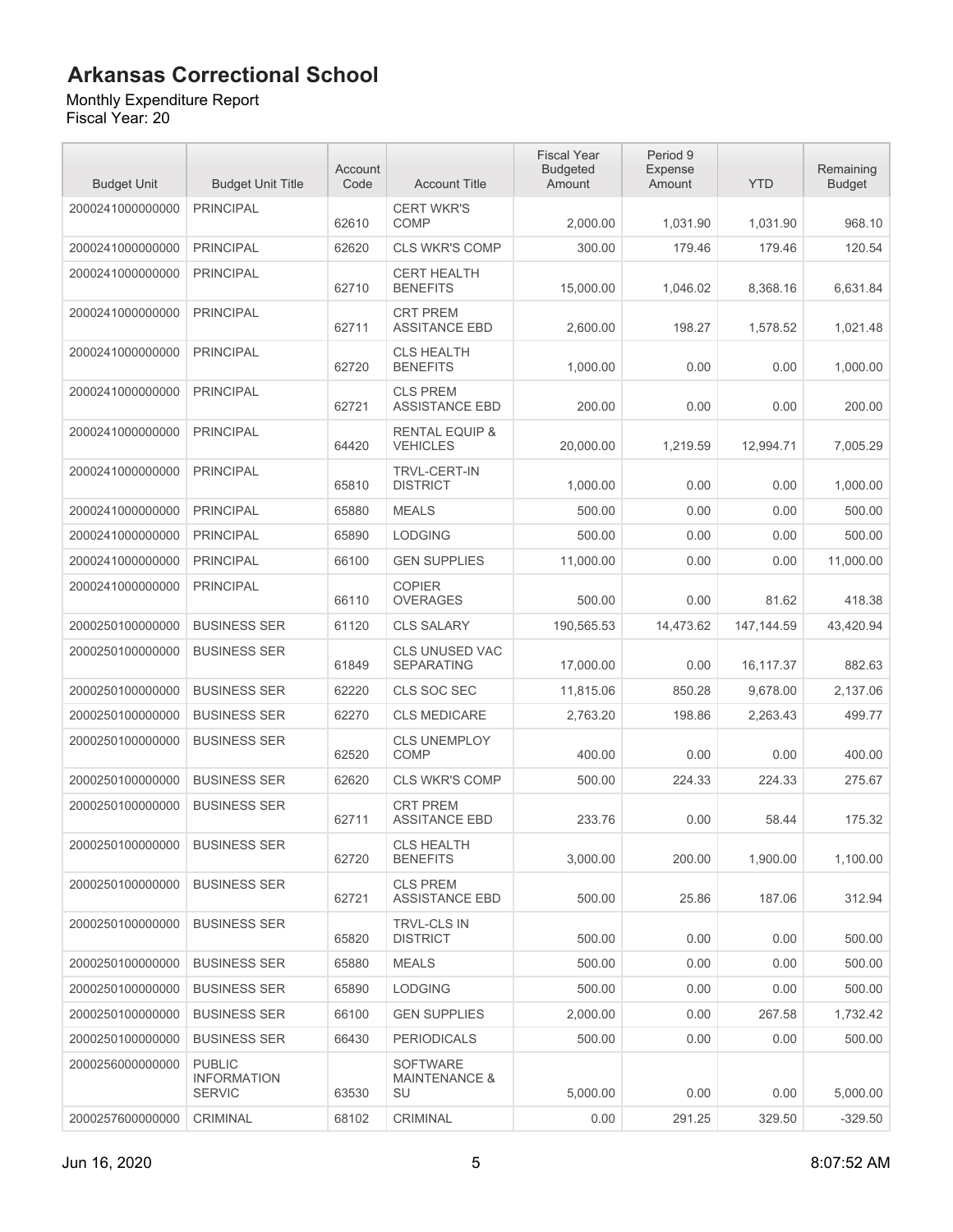#### Monthly Expenditure Report

| <b>Budget Unit</b> | <b>Budget Unit Title</b>                   | Account<br>Code | <b>Account Title</b>                     | <b>Fiscal Year</b><br><b>Budgeted</b><br>Amount | Period 9<br>Expense<br>Amount | <b>YTD</b> | Remaining<br><b>Budget</b> |
|--------------------|--------------------------------------------|-----------------|------------------------------------------|-------------------------------------------------|-------------------------------|------------|----------------------------|
|                    | <b>BACKGROUND</b><br><b>CHCKS</b>          |                 | <b>BACKGROUND CK</b>                     |                                                 |                               |            |                            |
| 2000258000000000   | ADM TECN SER                               | 61120           | <b>CLS SALARY</b>                        | 54.046.00                                       | 4,503.83                      | 40,534.47  | 13,511.53                  |
| 2000258000000000   | ADM TECN SER                               | 62220           | <b>CLS SOC SEC</b>                       | 3,350.85                                        | 265.98                        | 2,393.82   | 957.03                     |
| 2000258000000000   | ADM TECN SER                               | 62270           | <b>CLS MEDICARE</b>                      | 783.67                                          | 62.21                         | 559.89     | 223.78                     |
| 2000258000000000   | ADM TECN SER                               | 62520           | <b>CLS UNEMPLOY</b><br><b>COMP</b>       | 200.00                                          | 0.00                          | 0.00       | 200.00                     |
| 2000258000000000   | <b>ADM TECN SER</b>                        | 62620           | <b>CLS WKR'S COMP</b>                    | 200.00                                          | 89.73                         | 89.73      | 110.27                     |
| 2000258000000000   | <b>ADM TECN SER</b>                        | 62720           | <b>CLS HEALTH</b><br><b>BENEFITS</b>     | 600.00                                          | 46.02                         | 414.18     | 185.82                     |
| 2000258000000000   | ADM TECN SER                               | 62721           | <b>CLS PREM</b><br><b>ASSISTANCE EBD</b> | 100.00                                          | 0.00                          | 0.00       | 100.00                     |
| 2000258000000000   | ADM TECN SER                               | 63560           | <b>INFORMATION</b><br><b>TECHNOLOGY</b>  | 0.00                                            | 650.00                        | 1.300.00   | $-1,300.00$                |
| 2000258000000000   | ADM TECN SER                               | 63900           | OTHER PURC<br><b>PROF/TECH SVS</b>       | 10,000.00                                       | 0.00                          | 5,371.65   | 4,628.35                   |
| 2000258000000000   | ADM TECN SER                               | 65810           | <b>TRVL-CERT-IN</b><br><b>DISTRICT</b>   | 1,000.00                                        | 0.00                          | 0.00       | 1,000.00                   |
| 2000258000000000   | <b>ADM TECN SER</b>                        | 65880           | <b>MEALS</b>                             | 300.00                                          | 0.00                          | 0.00       | 300.00                     |
| 2000258000000000   | ADM TECN SER                               | 65890           | <b>LODGING</b>                           | 500.00                                          | 0.00                          | 0.00       | 500.00                     |
| 2000258000000000   | ADM TECN SER                               | 66500           | <b>TECHN SUPPLIES</b>                    | 8,000.00                                        | 0.00                          | 0.00       | 8,000.00                   |
| 2000258000000000   | ADM TECN SER                               | 66510           | <b>SOFTWARE</b><br><b>SUPPLIES</b>       | 2,500.00                                        | 0.00                          | 0.00       | 2,500.00                   |
| 2000258000000000   | ADM TECN SER                               | 66527           | <b>LOW VALUE</b><br><b>EQUIPMENT</b>     | 4,000.00                                        | 0.00                          | 0.00       | 4,000.00                   |
| 2000258000000000   | <b>ADM TECN SER</b>                        | 67390           | <b>OTHER</b><br><b>EQUIPMENT</b>         | 8.000.00                                        | 0.00                          | 0.00       | 8,000.00                   |
| 2000261000000000   | OPER BUILD                                 | 64310           | NON-TECH<br><b>REPAIR &amp; MAINT</b>    | 20,000.00                                       | 0.00                          | 438.90     | 19,561.10                  |
| 2000265000000000   | <b>VEHICLE</b>                             | 64310           | NON-TECH<br><b>REPAIR &amp; MAINT</b>    | 15,000.00                                       | 832.85                        | 3,973.69   | 11,026.31                  |
| 2000265000000000   | VEHICLE                                    | 66100           | <b>GEN SUPPLIES</b>                      | 0.00                                            | 131.74                        | 131.74     | $-131.74$                  |
| 2000265000000000   | <b>VEHICLE</b>                             | 66260           | <b>GASOLINE/DIESEL</b>                   | 18,000.00                                       | 376.78                        | 4,888.04   | 13,111.96                  |
| 3000430001400000   | SITE IMPR ORU<br><b>PROJECT</b>            | 63470           | <b>ARCHITECTURAL</b>                     | 10,000.00                                       | 790.50                        | 6,209.04   | 3,790.96                   |
| 3000451001400000   | <b>BUILDING</b><br><b>INSTRUCTIONAL</b>    | 64500           | <b>CONSTRUCTION</b><br><b>SERVICES</b>   | 76,825.00                                       | 4,777.95                      | 75,941.17  | 883.83                     |
| 3000452000000000   | <b>BUILDING</b><br><b>NONINSTRUCTIONAL</b> | 64500           | <b>CONSTRUCTION</b><br><b>SERVICES</b>   | 150,000.00                                      | 0.00                          | 0.00       | 150,000.00                 |
| 6510221000000000   | <b>CURR SUPERVISION</b>                    | 61110           | <b>CERT SALARY</b>                       | 64,071.74                                       | 9,780.84                      | 24,386.35  | 39,685.39                  |
| 6510221000000000   | <b>CURR SUPERVISION</b>                    | 62210           | <b>CERT SOC SEC</b>                      | 3,945.76                                        | 578.80                        | 1,440.39   | 2,505.37                   |
| 6510221000000000   | <b>CURR SUPERVISION</b>                    | 62260           | <b>CERT MEDICARE</b>                     | 922.80                                          | 135.37                        | 336.88     | 585.92                     |
| 6510221000000000   | <b>CURR SUPERVISION</b>                    | 62310           | <b>CERT TCH RET-</b><br>CONT             | 9,068.88                                        | 1,393.77                      | 3,475.06   | 5,593.82                   |